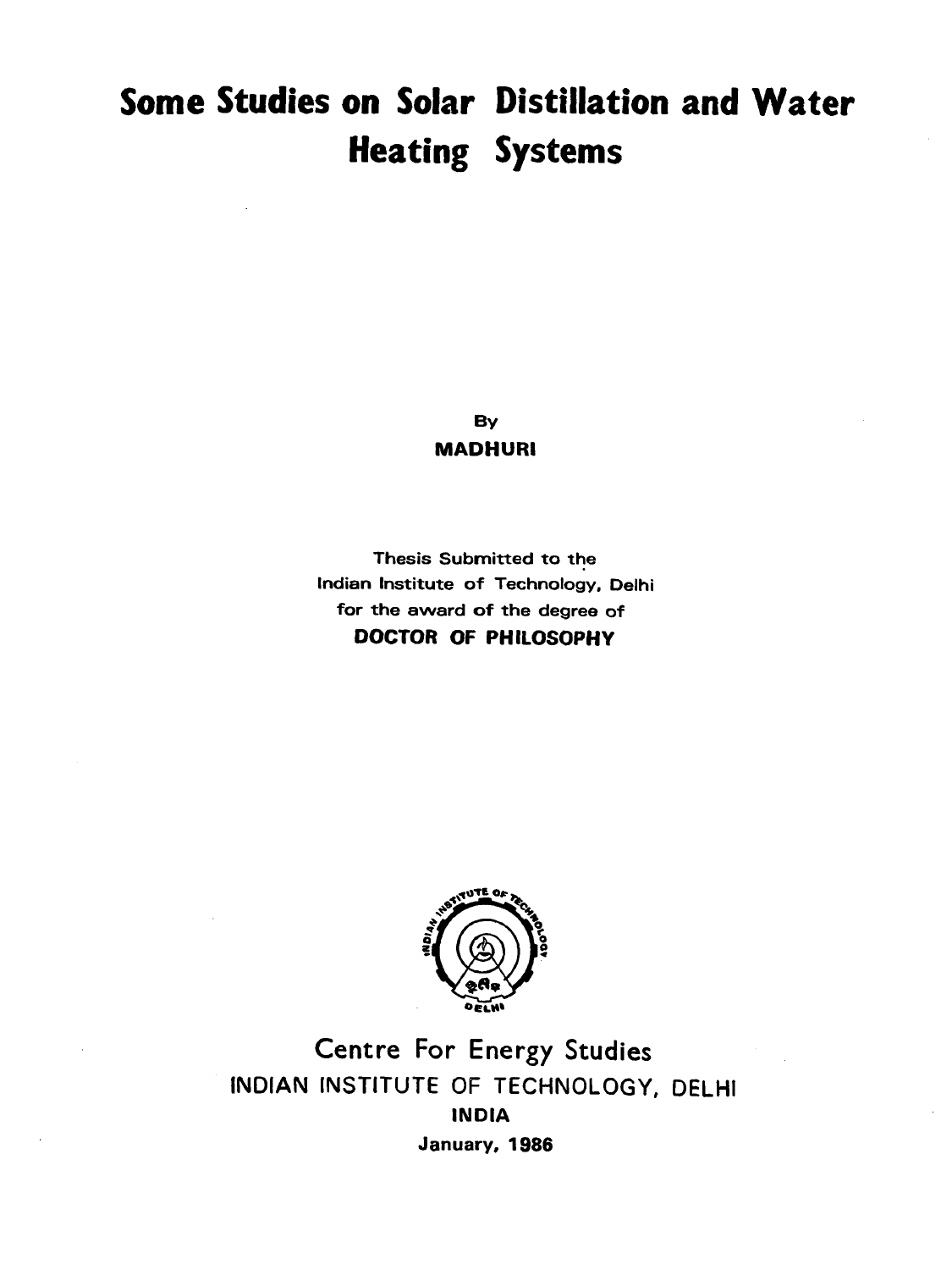# To

# My husband Anil

# And daughter Aarushi

 $\bar{z}$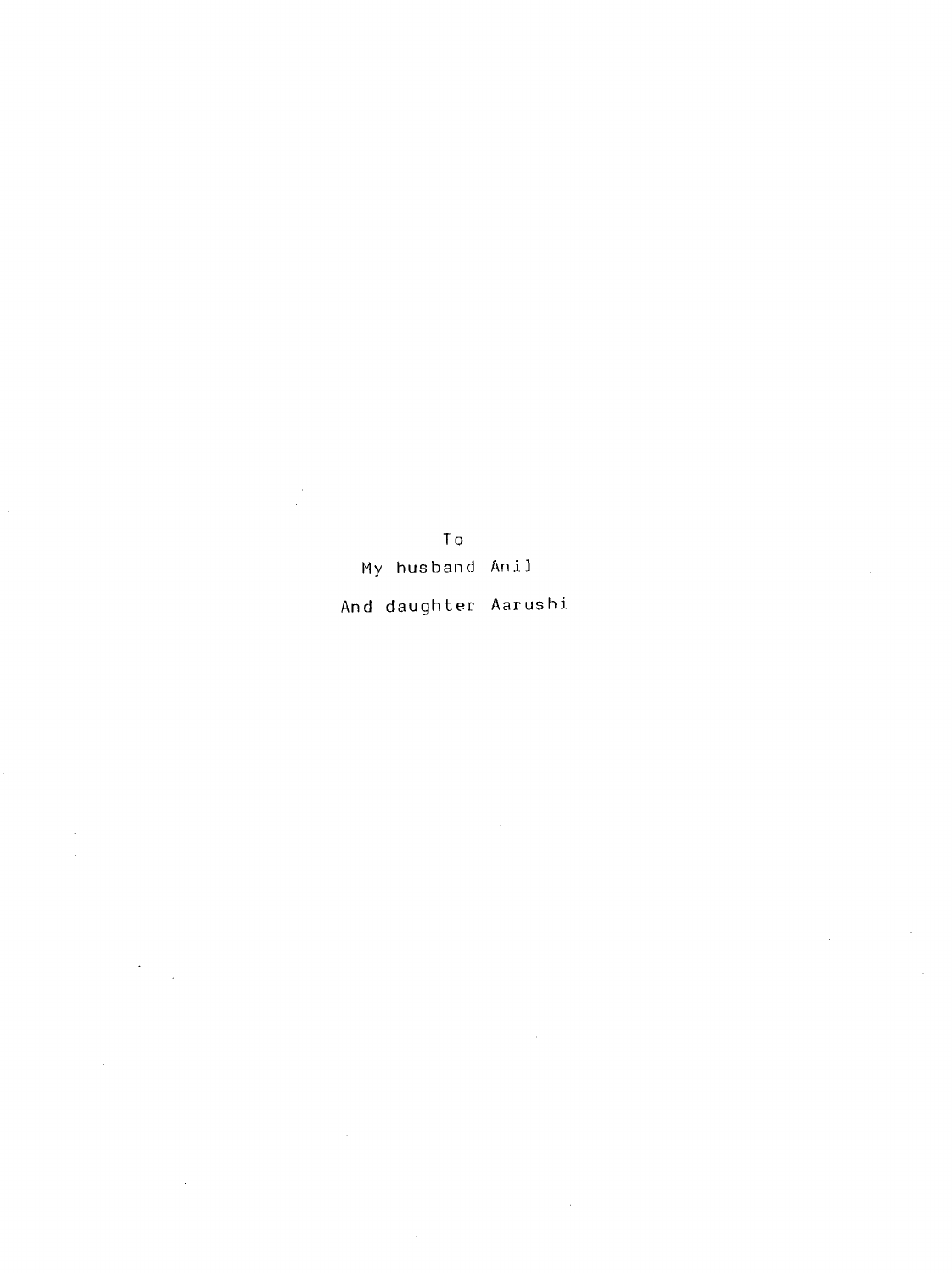### CERTIFICATE

It is certified that the thesis entitled "Some Studies on solar distillation and water heating systems" being submitted by Madhuri is worthy of consideration for the award of the degree of Doctor of Philosophy and is a record of the original bonafide research work carried out by her under our guidance and supervision. The results contained'in this thesis have not been submitted in part or full to any other University or Institute for award of any degree or diploma.

Dr. G.N. Tiwari Centre of Energy Studies Indian Institute of Technology, Delhi

Prof. H.P. Garg Centre of Energy Studies Indian Institute of Technoloc Delhi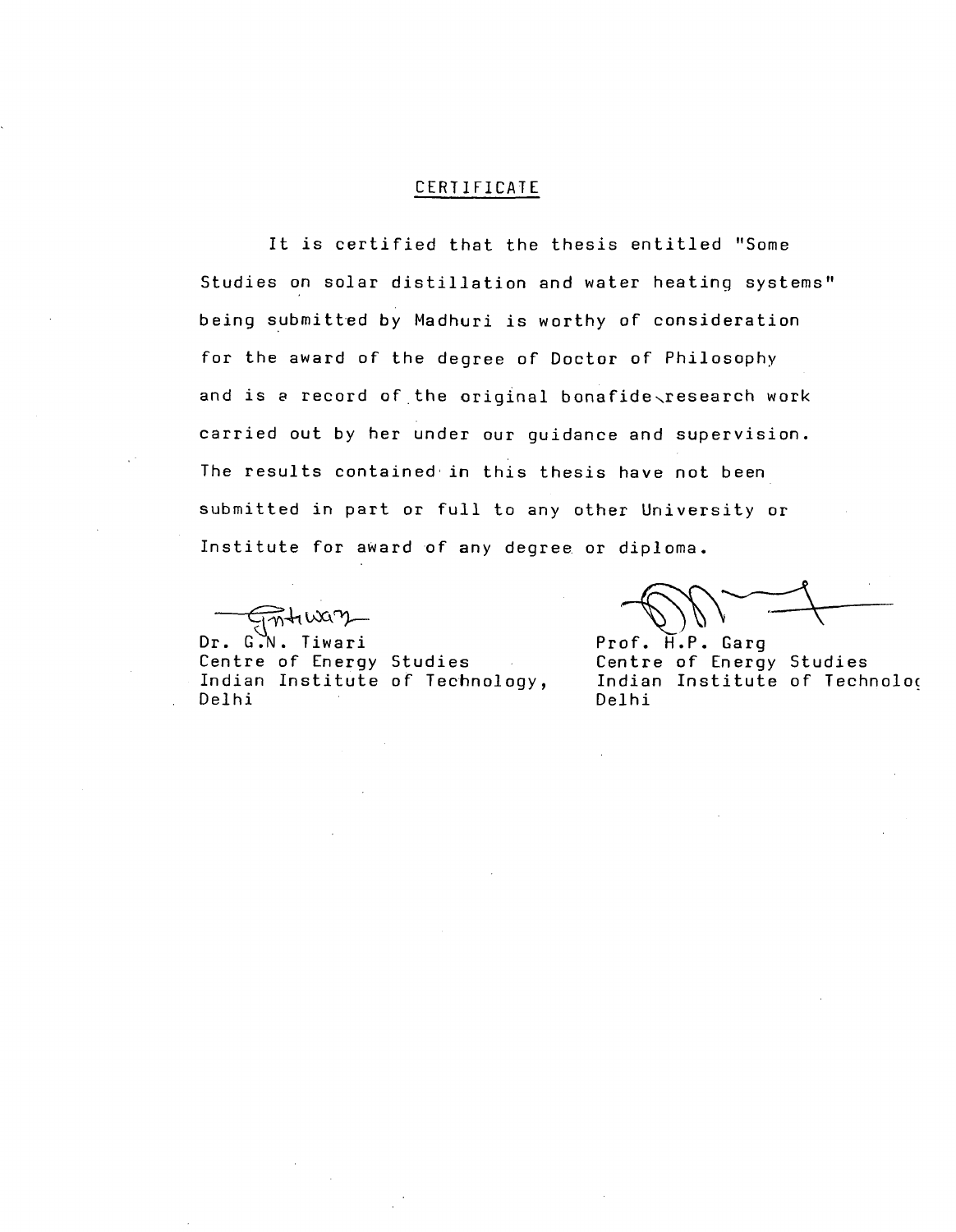#### ACKNOWLEDGEMENTS

It is my great pleasure and privilege to express my deep sense of gratitude and profound .indebtness towards Prof. H.P. Garg and Dr. G.N. Tiwari for their incessant, invaluable guidance, direction and inspiring encouragement and kind cooperation in each and every phase of this research work.

The helpful suggestions and continuous interest of Prof. M.S. Sodha and Prof. S.S. Mathur is gratefully acknowledged.

My hearty thanks arc also extended to Prof. ".D. Grover Head, Centre of Energy Studies (CES) and other staff members of CES for their encouragement, advice and timely help at every stage of the research work.

I express my heartfelt gratitude to Dr. (Mrs.) N.K. Dhiman, for taking deep interest in my work.

My special thanks go to my colleagues and friends for their valuable assistance and fruitful discussions I had during the course of this work. I also wish to appreciate the cooperation extended by the technical and administrative staff of the centre.

I have no befitting words to express my deep sentiments towards my dear parents, understanding husband Mr. Anil Sachan, daughter. Aarushi and other family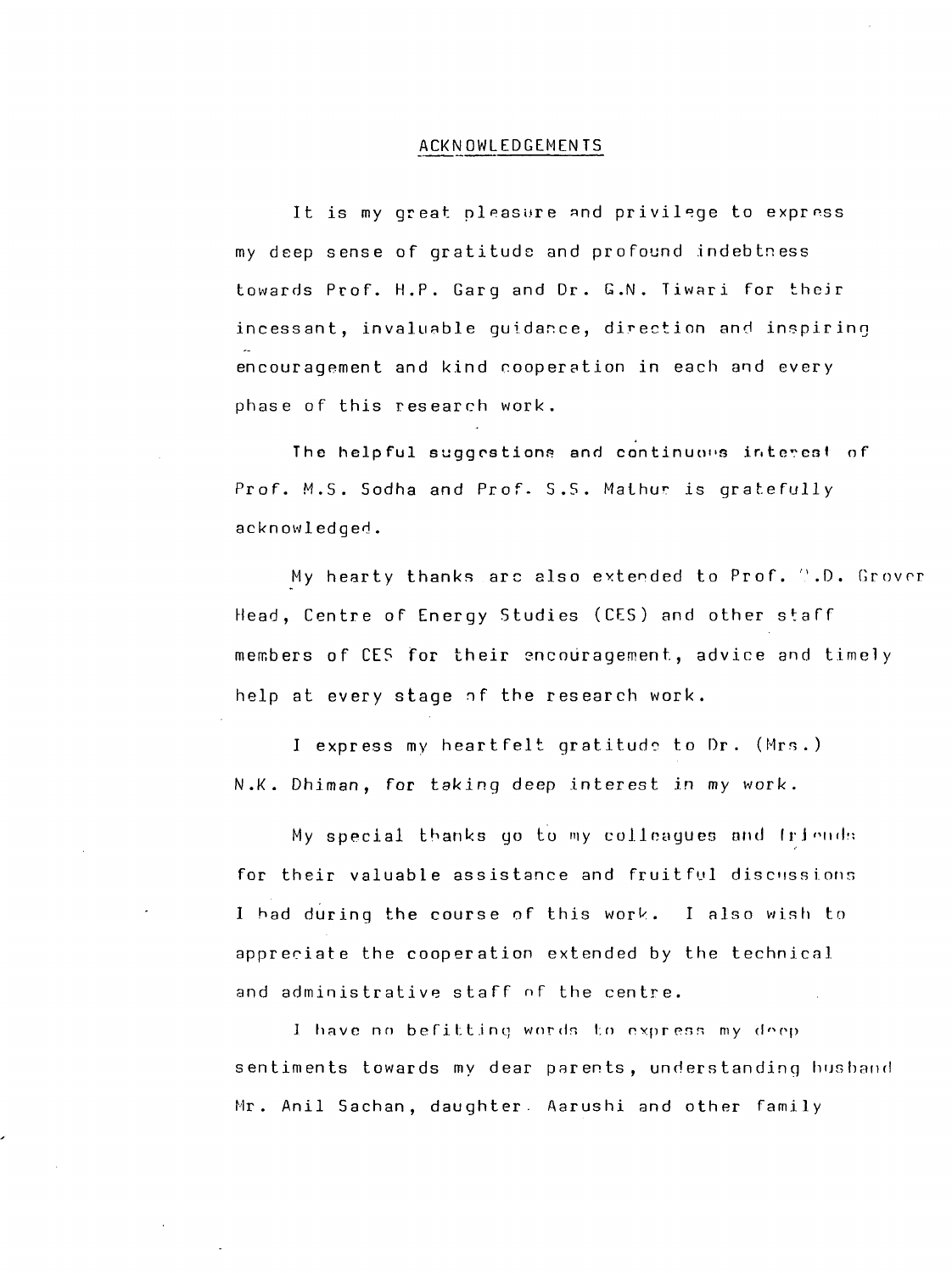members for their endless tolerance and moral support during the course of this work.

Finally, the financial support of Council of Scientific and Industrial Research (CSIR), India which enabled me to reach at this stage is also acknowledged.

 $\sim$ 

moon

MADHURI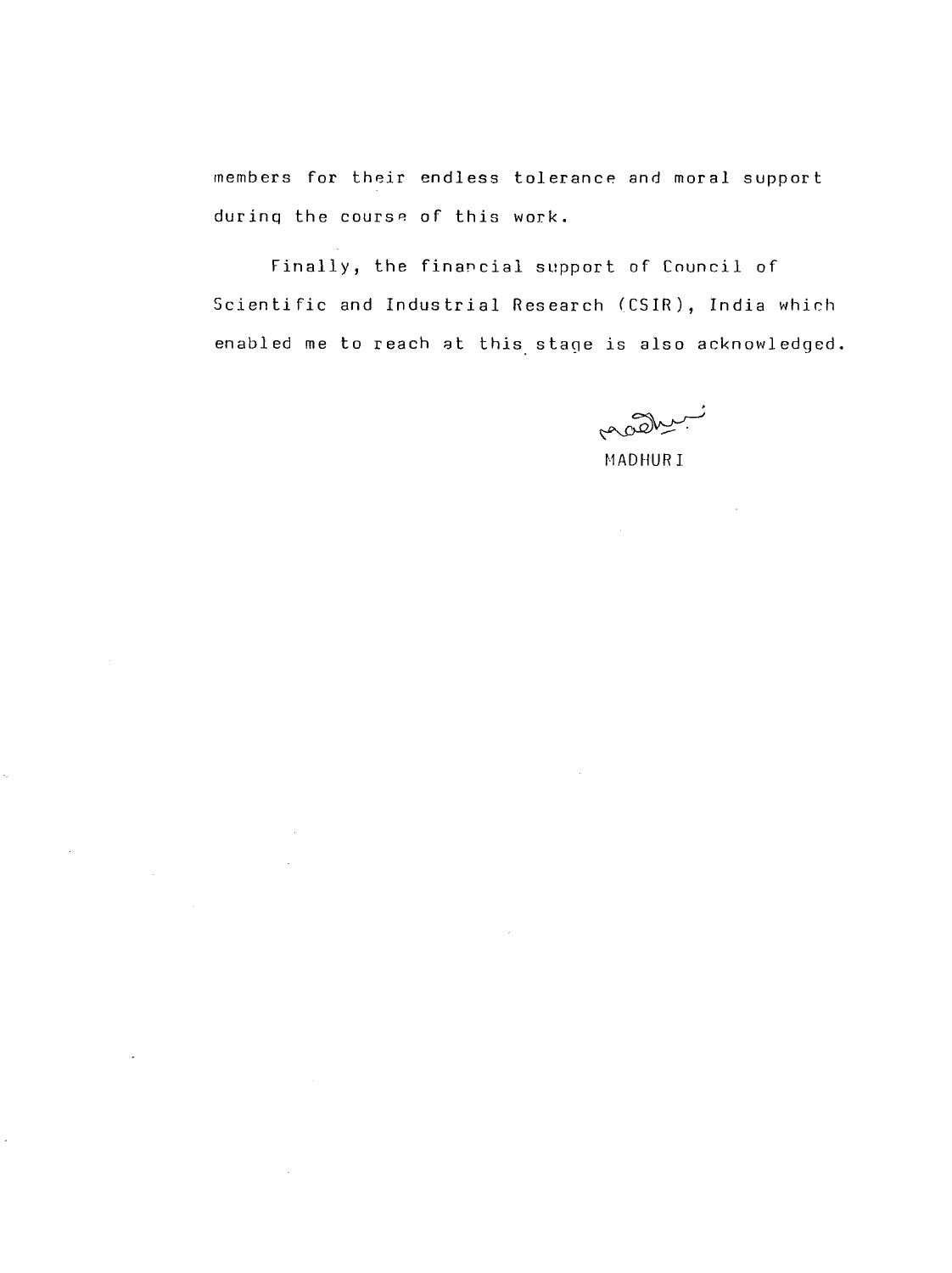# CONTENTS

### Folio

# PREFACE

 $\bar{z}$ 

 $\mathcal{L}_{\mathcal{A}}$ 

| CHAPTER - I |                               |                                |                                        |                |  |
|-------------|-------------------------------|--------------------------------|----------------------------------------|----------------|--|
|             |                               |                                | EFFECT OF WATER DEPTH ON YIELD OF      |                |  |
|             | THE SINGLE BASIN SOLAR STILL. |                                |                                        |                |  |
|             | 1.1                           | Introduction                   |                                        | 1 <sub>6</sub> |  |
|             | 1.2                           | Heat transfer in a solar still |                                        | 20             |  |
|             |                               | 1.2.1                          | Internal heat transfer<br>modes        | 20             |  |
|             |                               |                                | 1.2.2 External heat transfer<br>modes  | 22             |  |
|             |                               |                                | 1.2.3 Convective heat transfer         |                |  |
|             |                               |                                | from basin liner to<br>water mass      | 23             |  |
|             |                               | 1.2.4                          | Bottom and edge heat<br>transfer mode. | 24             |  |
|             | 1.3                           |                                | Mathematical formulation               | 25             |  |
|             | 1.4                           | Experimental set up.           |                                        | 32             |  |
|             | 1.5                           |                                | Numerical results and discussion       | 33             |  |
|             |                               | 1.5.1                          | Theoretical calculations               | 33             |  |
|             |                               | 1.5.2                          | Experimental Observations              | 39             |  |
|             | NOMENCLATURE                  |                                |                                        |                |  |
|             |                               |                                |                                        |                |  |

REFERENCES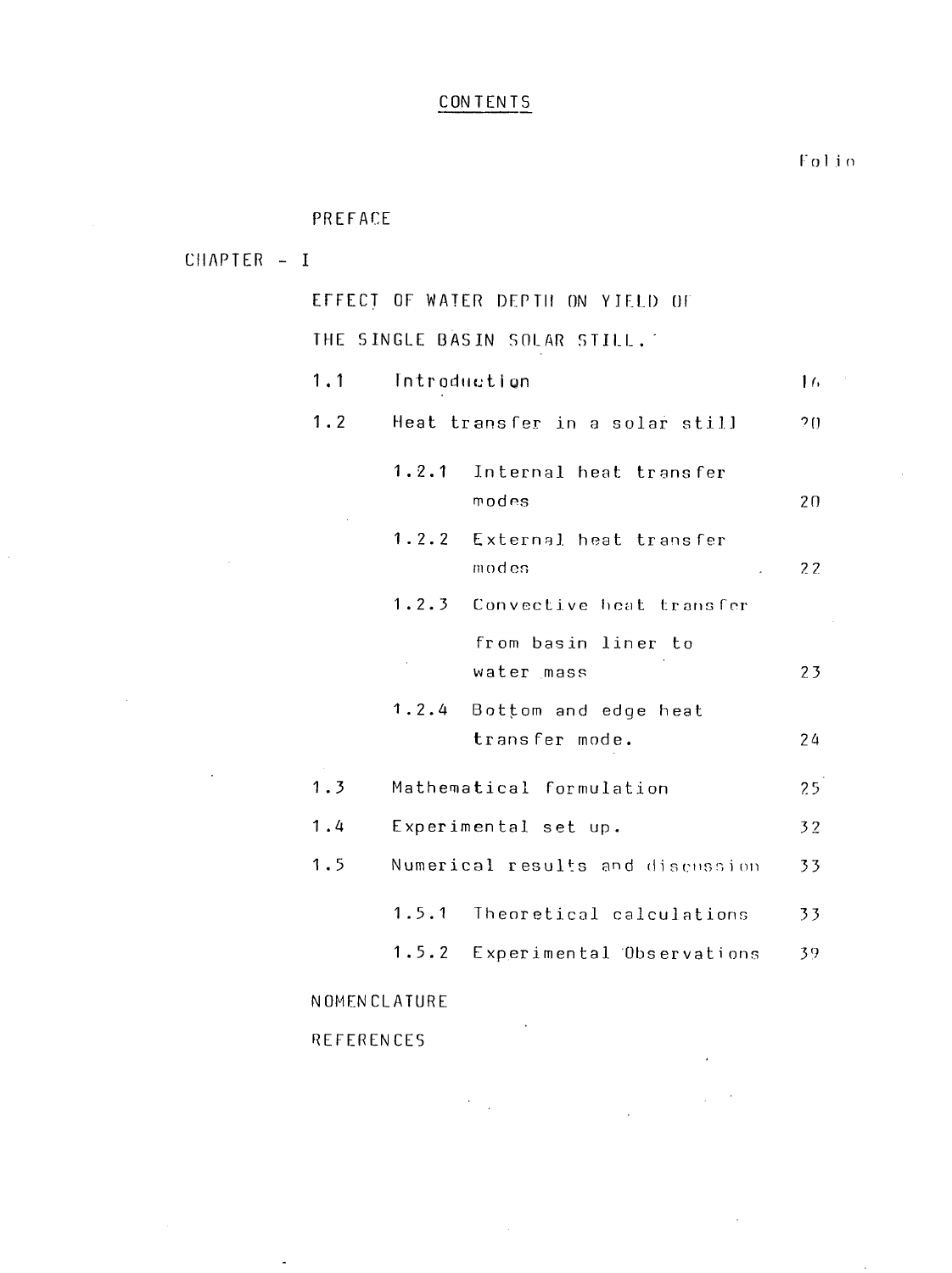#### CHAPTER - II

USE OF WASTE HOT WATER IN A SINGLE

BASIN STILL

| 2.1           | Introduction             | 53                                                   |    |  |
|---------------|--------------------------|------------------------------------------------------|----|--|
| $2 \cdot 2$   | Mathematical formulation |                                                      |    |  |
|               |                          | 2.2.1 Intermittent flow of<br>waste hot water in the |    |  |
|               |                          | basin                                                | 55 |  |
|               |                          | 2.2.2 Once a day feed of water:                      |    |  |
|               |                          | transient solution.                                  | 61 |  |
|               |                          | 2.2.3 Intermittent flow of                           |    |  |
|               |                          | waste hot water in the                               |    |  |
|               |                          | basin with water flow                                |    |  |
|               |                          | over the glass cover                                 | 62 |  |
| 2.3           |                          | Numerical results and discussion                     | 66 |  |
| <b>TABLES</b> |                          |                                                      |    |  |
| NOMENCLATURE  |                          |                                                      |    |  |

REFERENCES

CHAPTER - III

 $\sim 10^6$ 

 $\mathcal{L}^{\text{max}}_{\text{max}}$ 

 $\sim 10^{-1}$ 

SOLAR WATER HEATING SYSTEM WITH n-TANKS IN SERIES 3.1 Introduction 86

 $\sim 10$ 

| 3.2 | Theory of flat plate collector | $_{\rm 89}$ |
|-----|--------------------------------|-------------|
| 3.3 | Determination of overall heat  |             |
|     | loss coefficient               | 95          |
|     | 3.3.1 Top loss coefficient     | 95          |
|     | 3.3.2 Back loss coefficient    | 98          |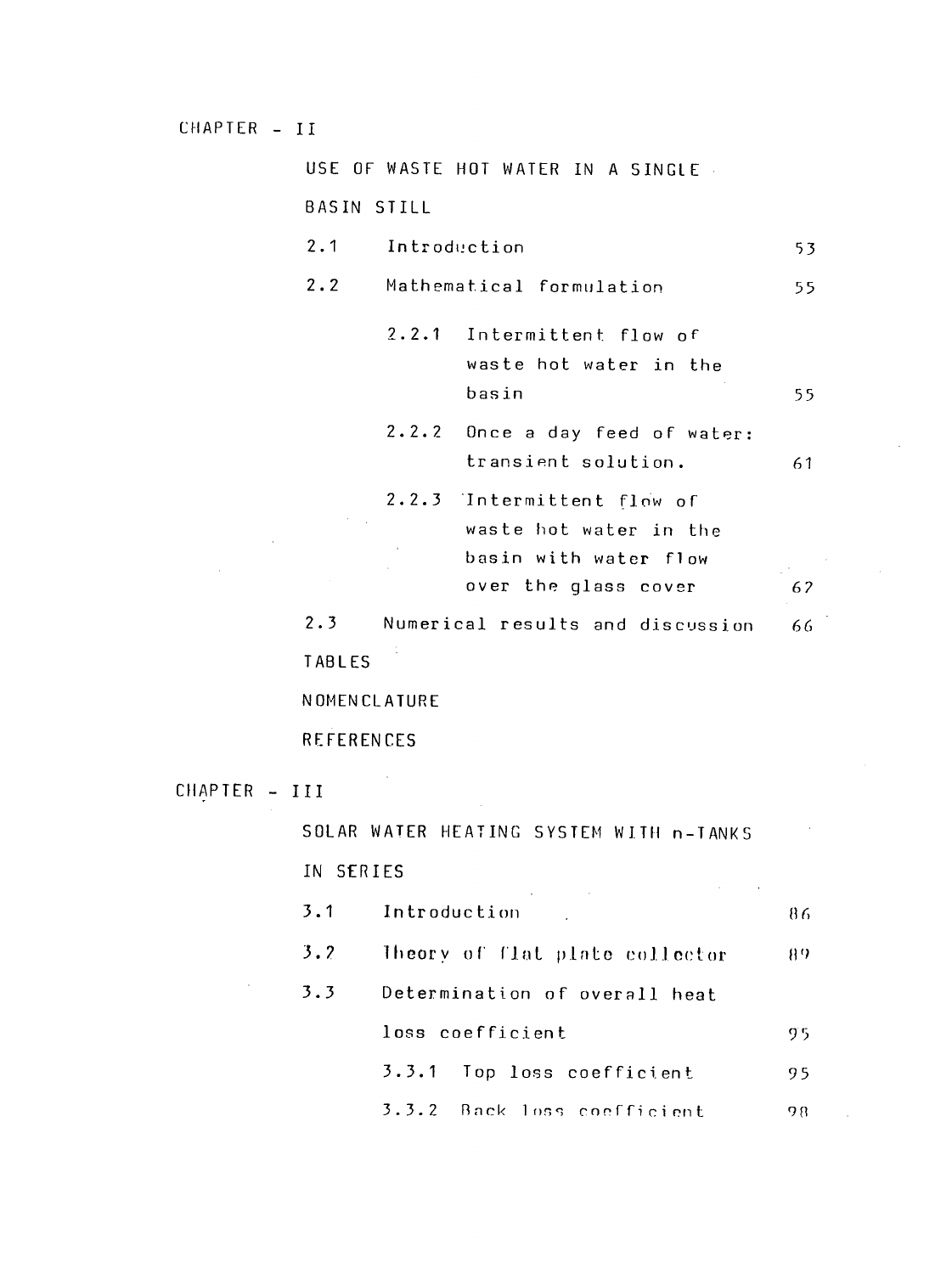3.3.3 Edge loss coefficient 99

3.4 Analysis 99

3.4.1 During sunshine houfs 99

3.4.2 During off-sunshine hours 101

3.5 Numerical results and discussion 107 NOMENCLATURE

RFFERFNCFs

CHAPTER - IV

PERFORMANCE OF SHALLOW SOLAR POND

WATER HEATERS

| 4.1          | Introduction             |                                      |     |
|--------------|--------------------------|--------------------------------------|-----|
| 4.2          | Mathematical formulation |                                      |     |
|              |                          | 4.2.1 Underground shallow solar      |     |
|              |                          | pond water heater with               |     |
|              |                          | movable insulation.                  | 120 |
|              |                          | 4.2.2 Underground shallow solar      |     |
|              |                          | pond water heater with               |     |
|              |                          | thermal trap                         | 128 |
|              |                          | 4.2.3 With baffle plate (A           |     |
|              |                          | transient solution)                  | 132 |
|              |                          | 4.3 Numerical results and discussion | 137 |
| TABLES       |                          |                                      |     |
| NOMENCLATURE |                          |                                      |     |

REFERENCES